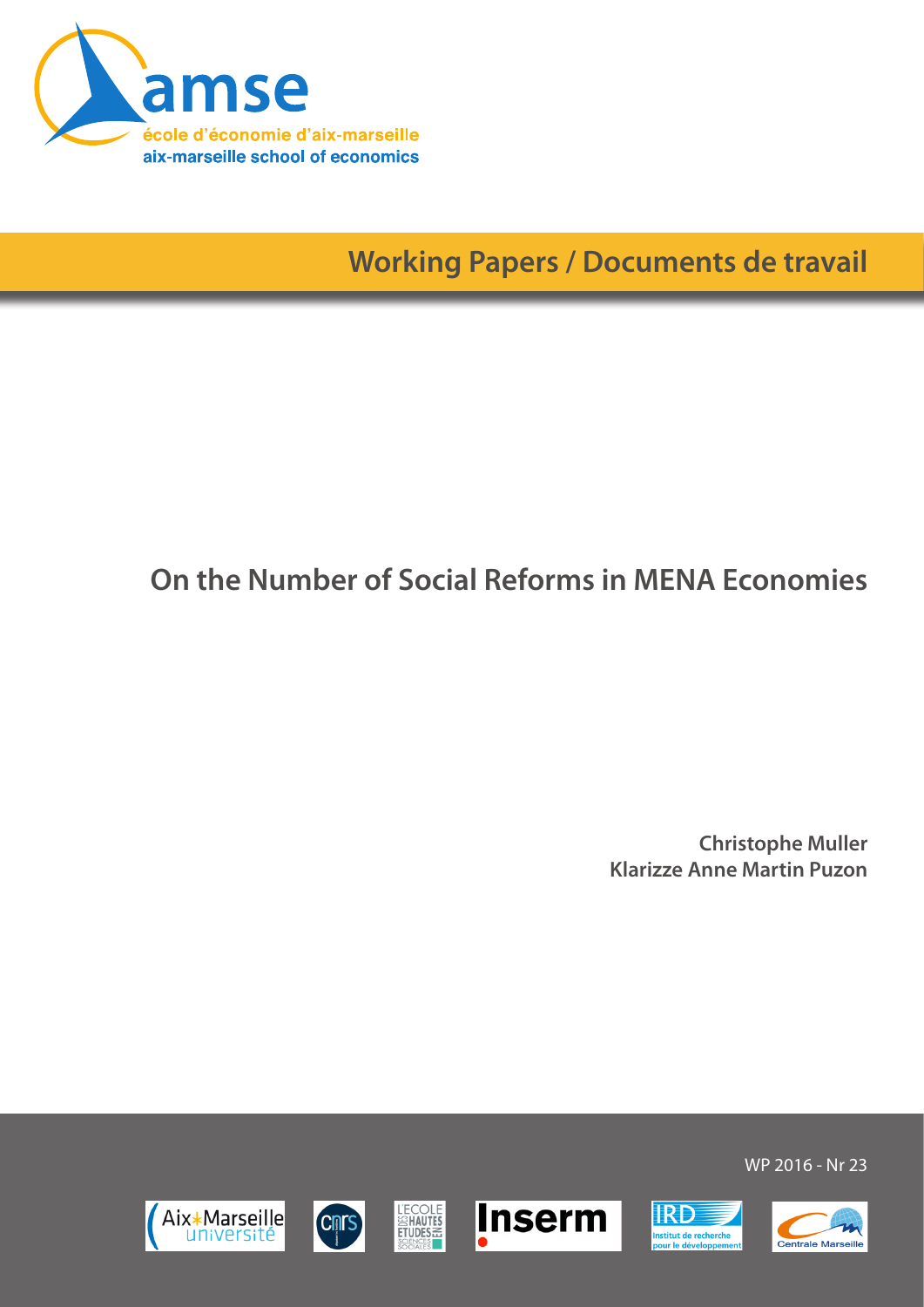# **On the Number of Social Reforms**

# **in MENA Economies**

Christophe Muller<sup>1</sup> and Klarizze Anne Martin Puzon,

Aix-Marseille University (Aix-Marseille School of Economics), CNRS & EHESS, Centre de la Vieille Charité, 2, rue de la Charité, 13 002 Marseille, France.

Christophe.muller@univ-amu.fr and klarizze.PUZON@univ-amu.fr

July 2016

Keywords: Social Protection, Welfare Programs, Middle-East and North-Africa

JEL Codes: I38, O23, H24

Abstract:

By constructing a novel measure on the frequency of changes in social protection policies, we provide preliminary, yet new evidence on the determinants of social security reforms in Middle East and North Africa (MENA) countries. This fills a gap in literature where analyses of MENA social policies have been lacking due to limited data.

Using panel data for seventeen countries from 1961 to 2015, we estimate RE Poisson regression models. Our results indicate that growth in national income and the frequency of social reform in MENA countries are related, first positively for low growth rates, then negatively for high growth rates. This finding is completed by the negative effects of oil production and of the population size on the number of social reforms.

Among the avenues of interpretation we examined - investment model, social objectives pursued by the government, and socio-political equilibrium - this is the first one which seems to be better able to fit our results, accompanied by political disturbances.

The authors acknowledge financial support from the A\*MIDEX project (n° ANR-11- IDEX-0001-02) funded by the « Investissements d'Avenir » French Government program, managed by the French National Research Agency (ANR). In particular, this paper has benefited from research assistance by Ndiouga Diallo.

 

<sup>&</sup>lt;sup>1</sup> Corresponding author.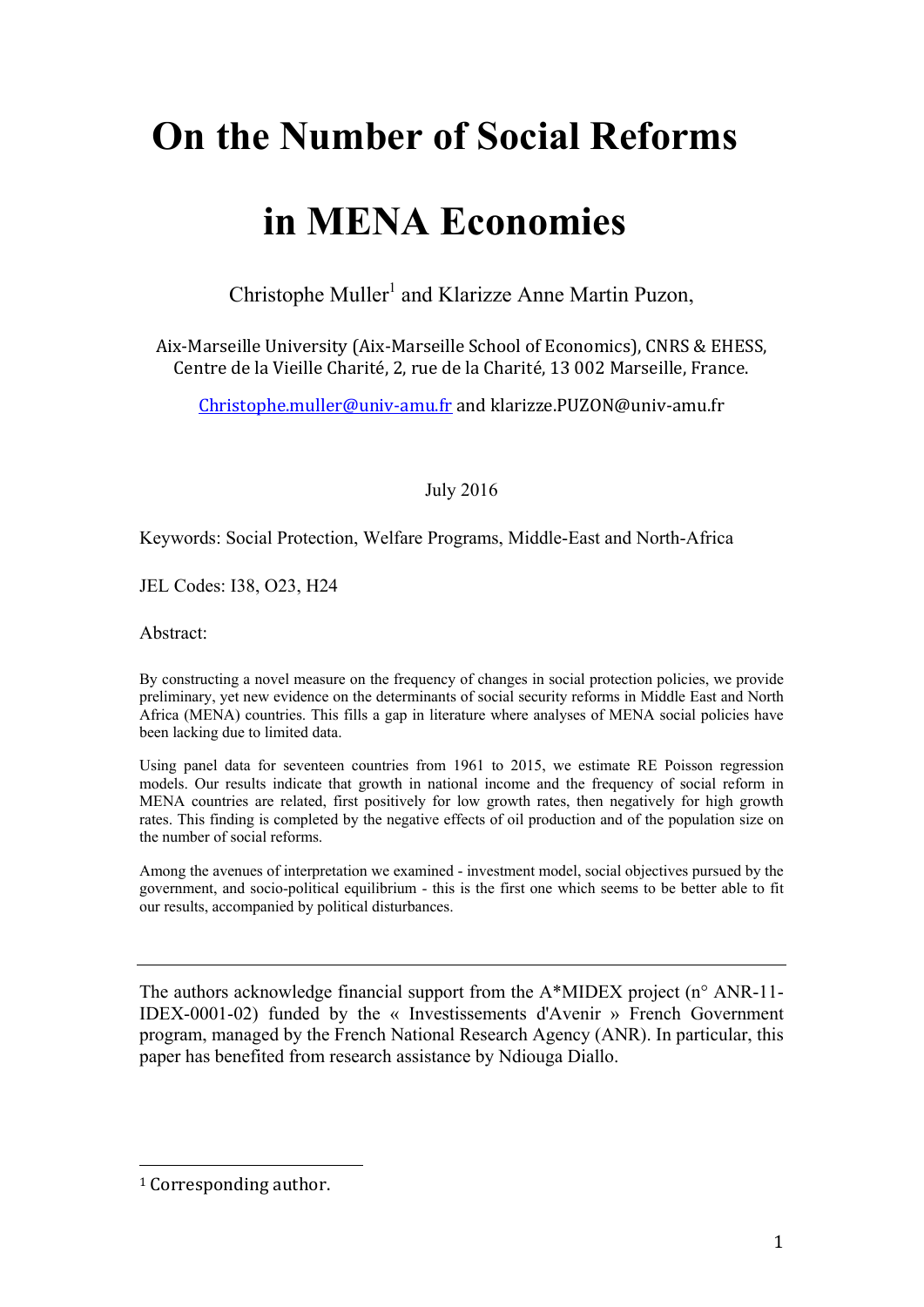#### **1. Introduction**

 Social protection pertains to mechanisms which aid in the prevention, management, and curbing out of situations that hurt welfare (UNRISD, 2010). It concerns policies that reduce people's exposure to socioeconomic risks like unemployment, sickness, and old age (Midgley, 2013). Common types of social protection include labor market interventions, such as employment services and job training; social insurance schemes, such as health or unemployment insurance; and social assistance programs which provide monetary or in-kind transfers, like food stamps to vulnerable individuals (e.g., the homeless and the physically challenged).

 Countries invest in social protection programs to gain benefits from human capital development and income-generating activities (World Bank, 2015). This paper conjectures three causes as to whether or not countries will reform social programs. First, a new social reform may be deemed to be an investment that will generate future productive gains, either through human capital accumulation, increase in available labor force, or other channels. Second, social reforms may be the consequence of explicit or implicit social objectives of the government. For example, a socialist government may aim at providing social protection to the people as a direct consequent of its ideological orientation. Finally, a social reform can emerge from a political equilibrium. For example, destitute social classes may be more in favor of redistribution and social assistance, while well-off citizens may oppose it. If social policy is decided through a vote process, this may lead to new progressive social reforms when the lower classes dominate the electorate. However, if instead wealthy classes dominate, they may also trigger social reforms, for example in order to cut social costs. For example, Hassler et al. (2003) propose a politico-economic model with repeated voting about distortionary income redistribution, in which the constituency of redistributive policies depends on redistribution itself. Such equilibrium may also involve traditional features of society, such as in Dahl et al. (2014) who show how family welfare cultures may be inherited and generate raising long-term participation in social programs.

However, most existing empirical evidence on these issues analyzes trends in social security expenditures in industrialized countries, especially in western Europe (Gordon, 1988). Many studies also investigate the effects of social programs on labor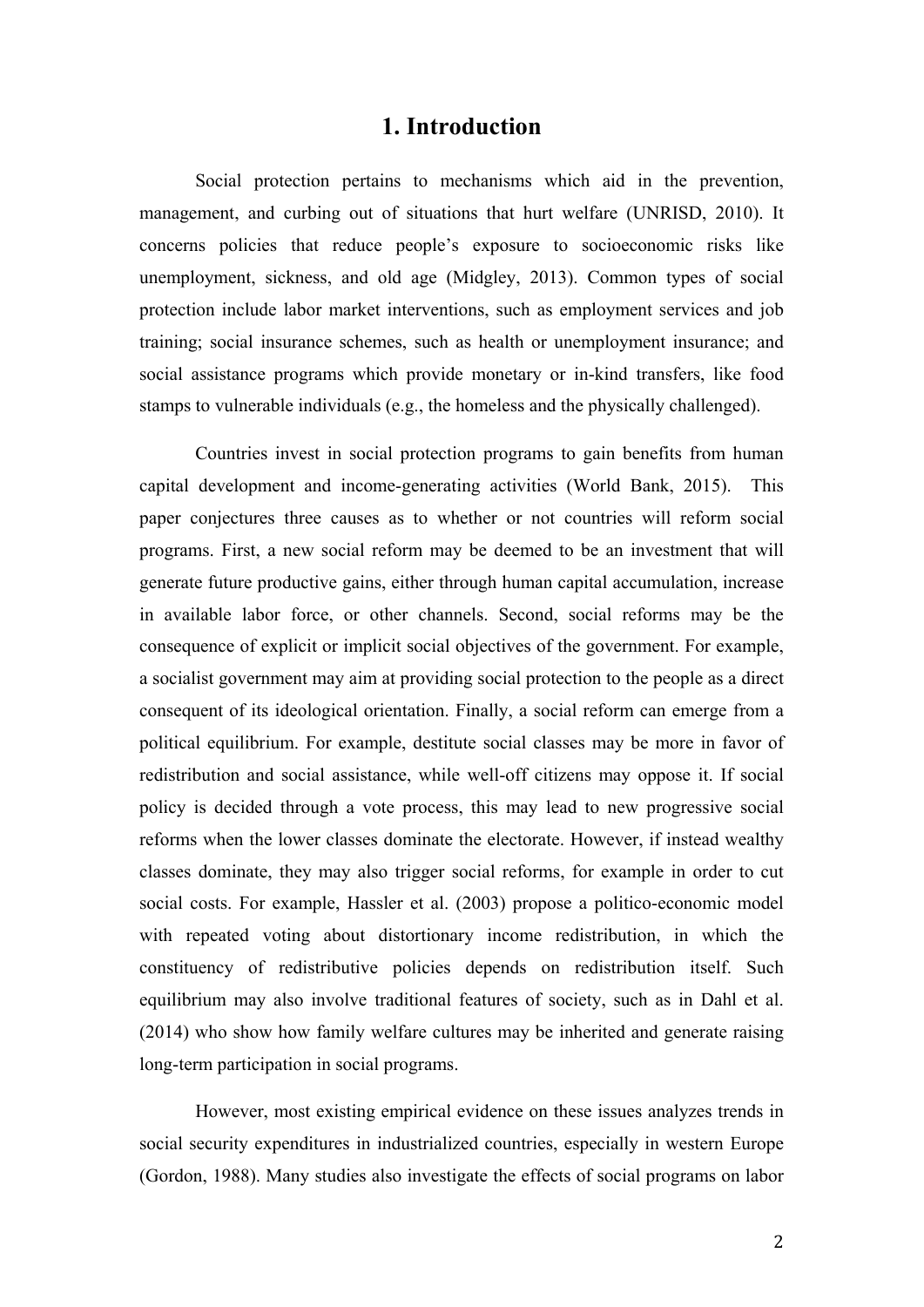force behavior, productivity and other economic outcomes<sup>2</sup>. In contrast, few are the authors who investigate the determinants of the emergence of social programs. Led by early research by Aaron (1967) and Wilensky (1975), disparities in social protection programs are usually attributed to differences in national income, demography, and government type. Indeed, demography matters for example for the funding of pensions programs since young generations have often to pay for old generations' pensions. Political and cultural dynamics may also play a role. For example, Wilensky (1981) observed in western Europe that the growth in the number of Catholic workers led to the expansion of social security programs. In general, Rudra (2015) discusses how politics plays into the debate about social protection in developing countries. For example, in Scandinavia, an explanation for the generous social security spending in these countries is the participation in government of Social Democratic parties (Gordon, 1988).

However, to date, there is a lack of analysis on social welfare systems in the Middle East and North Africa (MENA) region. This can be attributed to limited availability of indicators on social programs for most countries (see Silva et al, 2012; Jawad 2008 and 2009; UNDP, 2011, for qualitative case studies). Furthermore, unlike most Western countries, some MENA countries have oil-dependent economies. When they exist, these oil resources have been used to finance social programs to an extent which would not have been possible without them. This may imply a certain inclination in favor of social assistance, as a reflection of traditional social concerns in al Koran. Finally, note that many of these countries have experienced little changes in political structures over the period under study, which may explain why typical political economy variables may have little explanatory power in this context.

This note explores potential causes for social policy reforms in the MENA region. More specifically, we focus on an empirical investigation of factors correlated with the incidence of social protection reforms. Because of shortage of data on welfare expenditures (i.e., the kind of data that past social security studies on developed countries utilize), we first construct a new measure of the frequency of changes in social protection programs in these countries. This is performed using country reports from the International Social Security Association (ISSA, 2015),

 

 $2$  e.g., Stock and Wise (1990), Welch and Perrachi (1994), Soares (2013).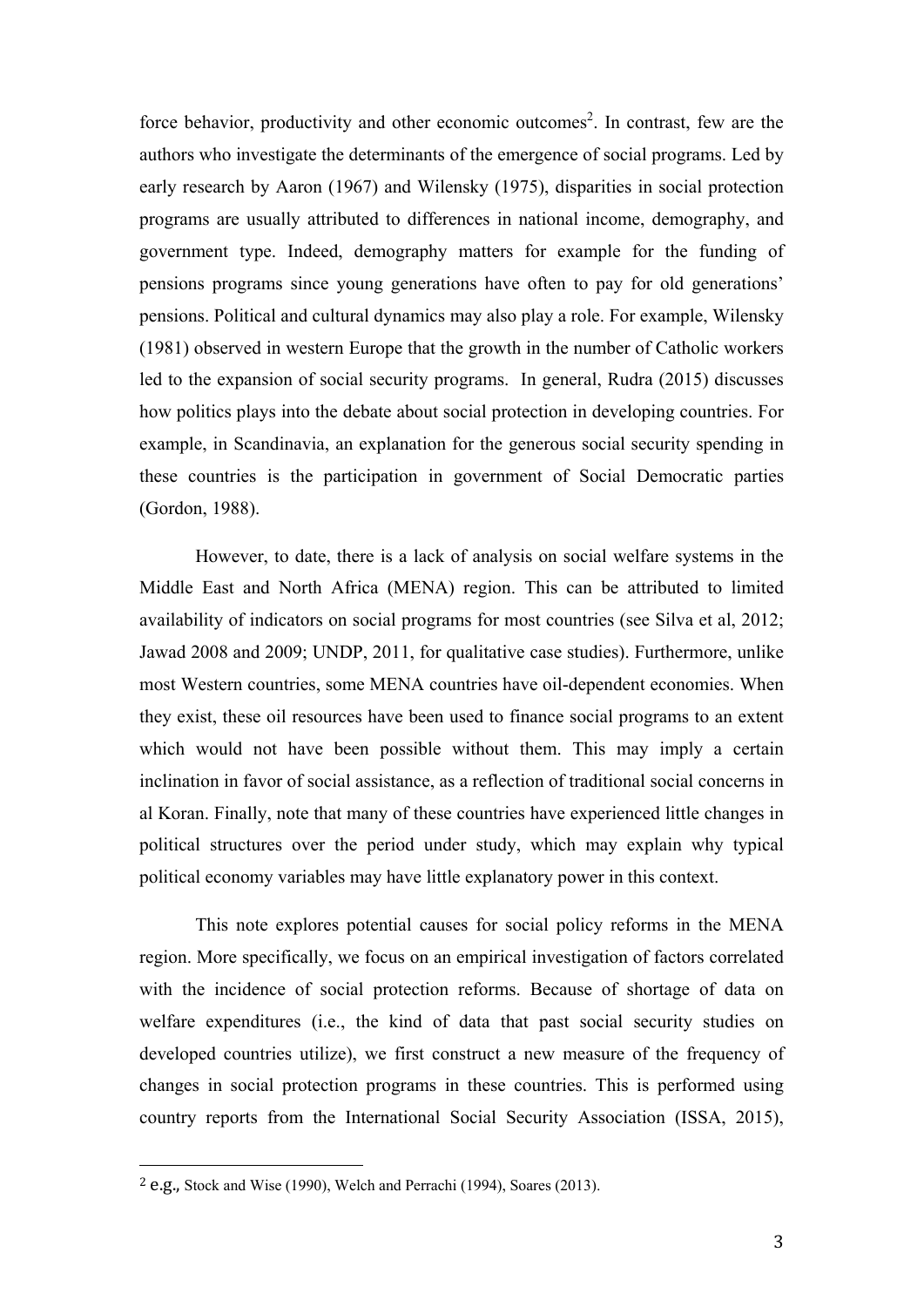which provide the dates when a social program has been created or modified. Using these variables, for a panel data of seventeen MENA countries from 1961 to 2015, we estimate RE Poisson regression models of the number of social reforms.

Our main results show that, on the one hand, income growth is positively correlated with the number of reforms for low growth rates, and negatively correlated for higher growth. On the other hand, reliance on oil use and the level of population are found to be negatively associated with the number of social reforms.

The remaining sections of the paper are structured as follows. Section 2 describes the data. Section 3 discusses the econometric findings. Finally, Section 4 concludes.

#### **2. The Data**

This study uses panel data from 1961 to 2015 and seventeen MENA countries. The number of MENA countries included in this analysis is constrained by the available country reports from the International Social Security Association (ISSA, 2015). The following countries are considered: Algeria, Bahrain, Egypt, Iran, Iraq, Israel, Jordan, Kuwait, Lebanon, Libya, Morocco, Oman, Qatar, Saudi Arabia, Syria, Tunisia, and Yemen.

What does determine the occurrence of social policy reforms in the MENA region? To provide preliminary insights to this question, we first construct a new measure of the number of social protection reforms in each country-period, by using qualitative data from the ISSA (2015). Variable 'NR' denotes the result of this count, which is the number of reforms in social security policies for each five-year period between 1961 and 2016. This was possible thanks to ISSA reports for each MENA country that indicate the year when its first social security-related law is ratified, as well as the dates of subsequent reforms, if any. As found in ISSA, five categories of social protection programs are considered: 1) pensions, dependents, and disability benefits, 2) sickness and maternity benefits; 3) work injury and health benefits, 4) unemployment compensation, and 5) family allowances. Descriptive statistics in Table 1 show that, for any five-year period, the number of new social policy reforms range from 0 to 4, with a mean of about one half by country-year, which amounts to six reforms per country on average.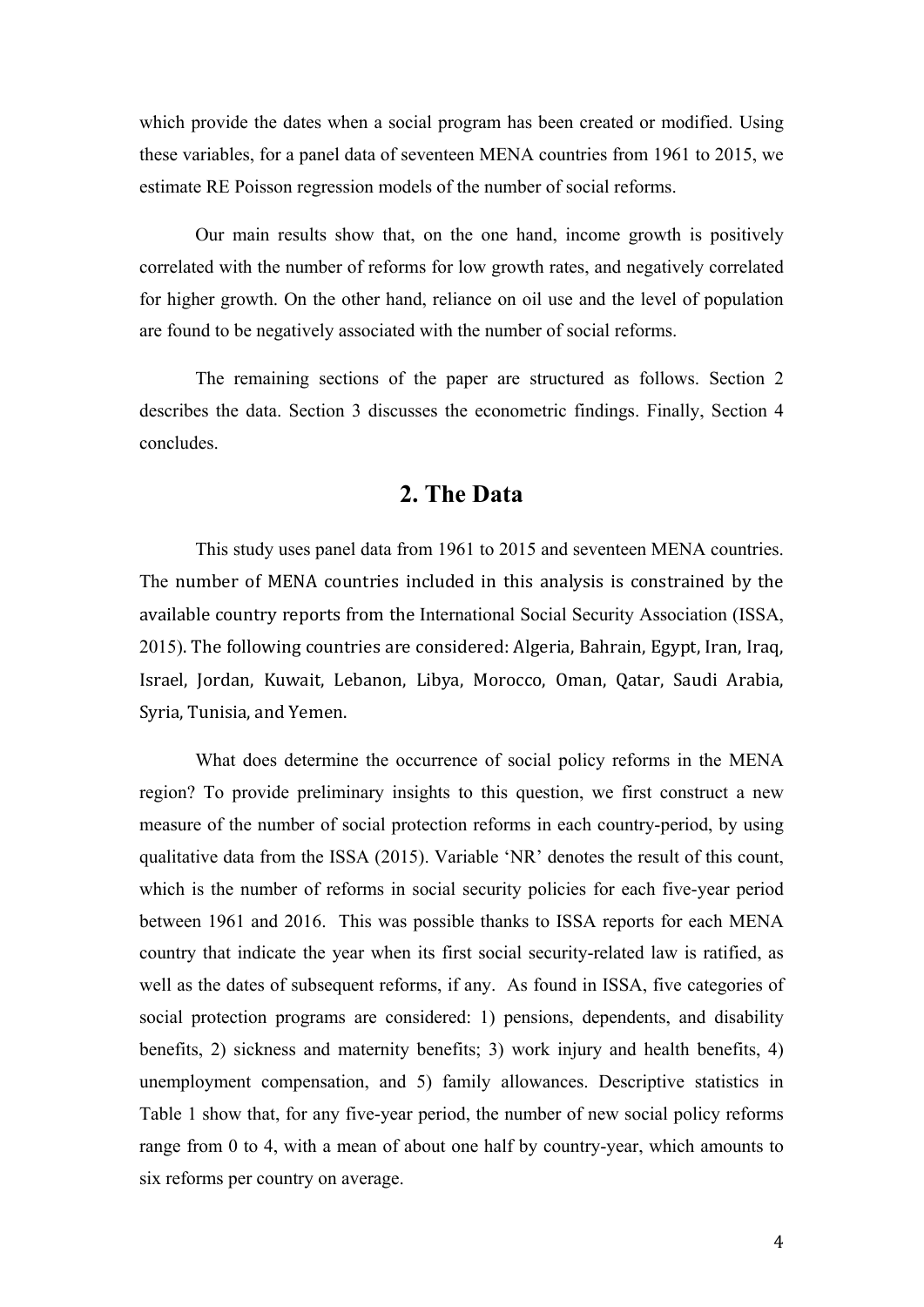Several socioeconomic explanatory variables are considered as potential determinants of NR. Using data from the World Development Indicators of the World Bank Group (WDI, 2015), 'Growth', 'Energy', and 'Population' are constructed using five-year averages from 1961 to 2015 for each country, which corresponds to eleven periods.

The covariate 'Growth' is defined as Gross Domestic Product (GDP) growth rate of a given country. To account for nonlinearities, we also introduce the square of this variable,  $(Growth)^2$ . Variable 'Population' is defined as the logarithm of the five-year average of a country's total population. Meanwhile, variable 'Oil' is constructed by taking the logarithm of the five-year average energy use (in kilograms of oil equivalent) per capita. It may be seens as a proxy for consumption-related oil subsidies. Indeed, this variable is included because MENA governments may consider transfers financed from oil revenues as substitutes to social assistance programs. More specifically, if it were not oil-related transfers, social protection programs would account for less than 1% of GDP in the MENA region. This crowding out effect was observed by Silva (2012). In the MENA region, consumption-focused food subsidies and fuel subsidies are popular social policy instruments. Beyond their huge budgetary cost, they have other serious shortcomings: they do not lead to investment in human capital, they distort prices, and finally their targeting performance of the poor is mediocre.

To account for the relative lack of political transitions in MENA countries, two additional explanatory variables are utilized to characterize between-country differences in governance systems. First, variable 'Islamicgovt' is a dummy variable indicating whether the country is governed by an Islamic constitution. Out of the seventeen countries, three countries have constitutions based on Islam: Iran, Saudi Arabia, and Yemen. The relationship of Islamicgovt to the number of reforms seems to be a priori ambiguous. On one hand, a constitution deeply rooted in Islamic traditions may signal rigidity in modifying the legal and constitutional setting. In that case, social security reforms may be less likely to occur. On the other hand, a religionbased government may favor of social protection, as related to traditional Muslim obligations, and thereby make social reforms more likely.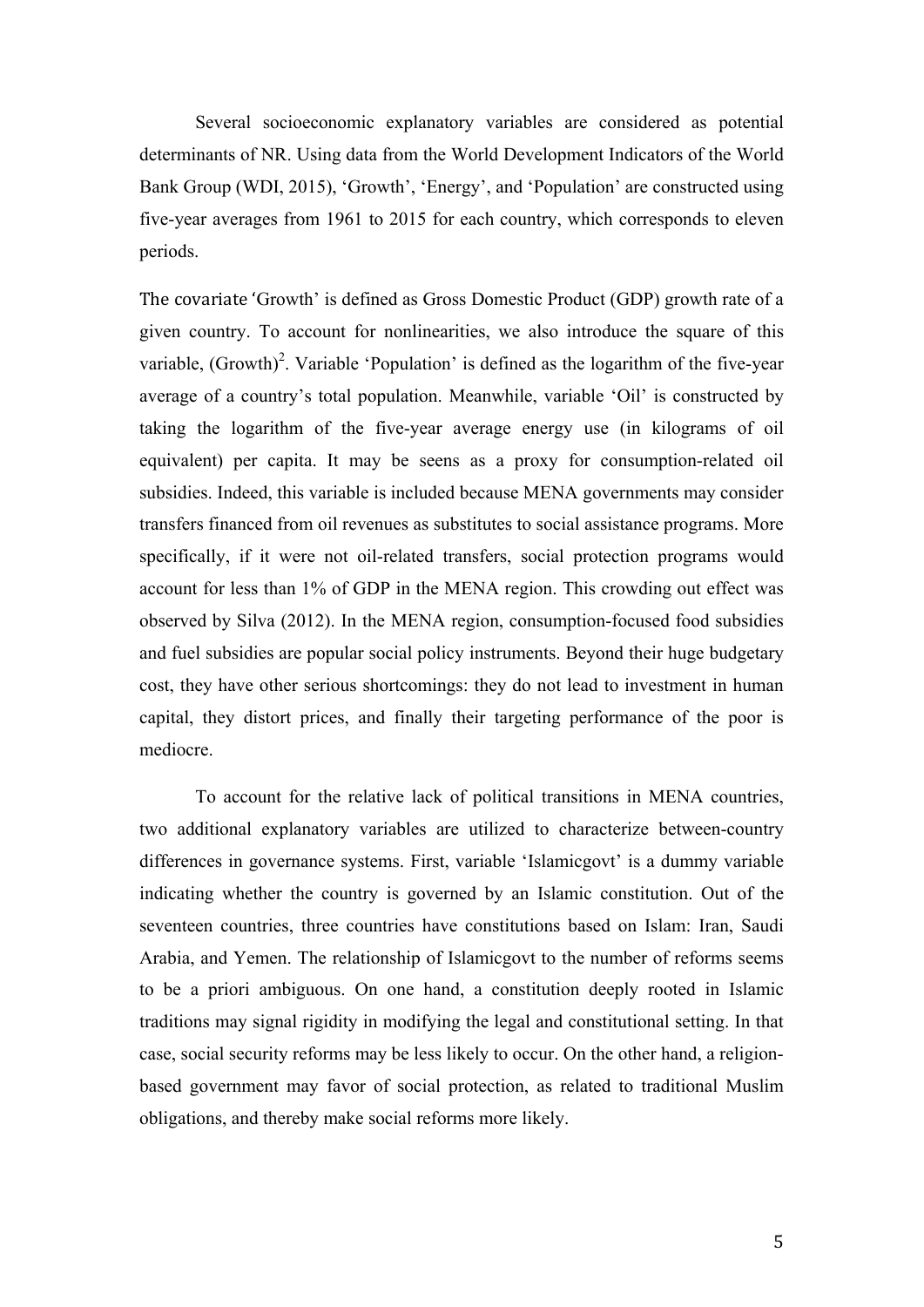Second, 'Law1961' is a dummy binary variable identifying whether social protection programs were created or modified before 1961 (the start date of the sample). Of the seventeen sampled countries, seven did not have any social security program before 1961: Bahrain, Jordan, Kuwait, Oman, Qatar, Saudi Arabia, and Yemen. This controls for the partly unobserved history of social reforms, before the starting date of our data, year 1961. Given the perceived stability in the constitution of most MENA countries, having experienced social reforms before 1961 may imply fewer needs of social reforms after this date. On the other hand, because of fixed organizational costs, changes in social policies can be easier to implement if the country has already an existing program (Gordon, 1988).

Table 1 reports the descriptive statistics of the above-mentioned variables. Per 5-years period, the observed number of new reforms ranges from zero to four, with about one new reform every ten years. A standard deviation about one shows the considerable heterogeneity of these new programs across periods and countries. The mean growth (from 5-year averages) is slightly higher in this sample than 5 percent, with a coefficient of variation over 1, showing substantial growth volatility and heterogeneity. Only 17 percent of the country-years took place under Islamic government. Finally, 59 percent of observations correspond to a country with social programs before 1981.

| Variable    | Number       | Mean  | Standard  | Min      | Max   |
|-------------|--------------|-------|-----------|----------|-------|
| name        | observations |       | deviation |          |       |
| Nb reforms  | 187          | 0.54  | 1.01      | $\theta$ | 4     |
| Growth      | 147          | 5.51  | 5.82      | $-7.95$  | 43.15 |
| Oil         | 153          | 7.31  | 1.23      | 4.75     | 9.95  |
| Population  | 187          | 15.59 | 1.52      | 11.03    | 18.27 |
| IslamicGovt | 187          | 0.17  | 0.38      | $\theta$ | 1     |
| Law1961     | 187          | 0.58  | 0.49      | $\theta$ |       |

Table 1 : Descriptive statistics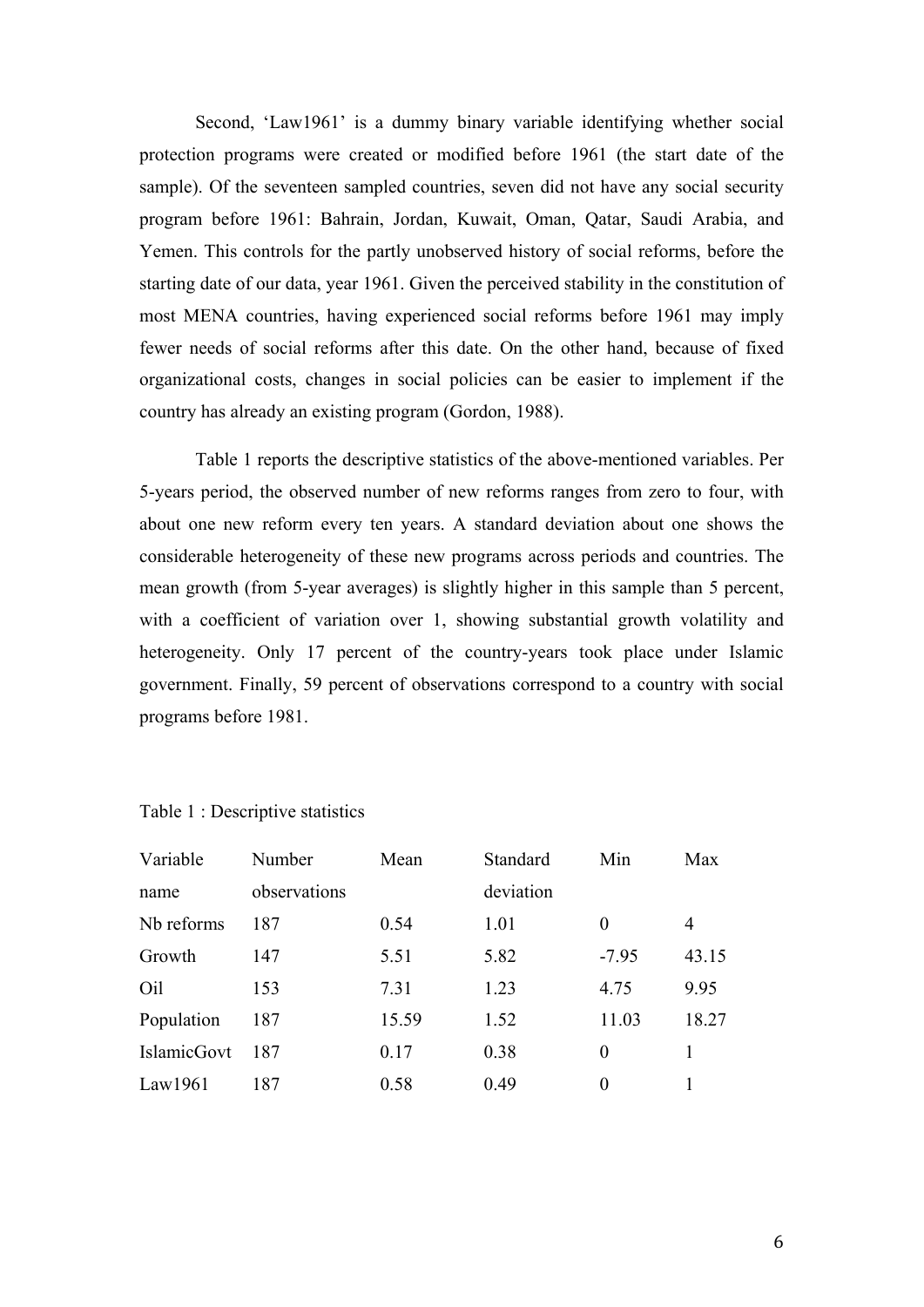### **3. Empirical Results**

Table 2 shows our estimates of the random-effect panel Poisson regression of the number reforms. In this model, the unobserved heterogeneity of countries is modeled according to a Gamma distribution. The small sample of country-period observations constrains us to include only a few covariates, and invites us to duscuss significance up to the 10 percent level.

Table 2 : Random-effects Poisson panel regression of the number of reforms

| Independent variable          | (1)         | (2)         |  |
|-------------------------------|-------------|-------------|--|
|                               | Coefficient | Coefficient |  |
|                               | (s.e.)      | (s.e.)      |  |
| Growth                        | $0.0452*$   | $0.1804**$  |  |
|                               | (0.0264)    | (0.0803)    |  |
| $(Growth)^2$                  |             | $-0.0088*$  |  |
|                               |             | (0.0047)    |  |
| Oil                           | $-0.2731*$  | $-0.2564*$  |  |
|                               | (0.1475)    | (0.1472)    |  |
| Population                    | $-0.3459*$  | $-0.3625*$  |  |
|                               | (0.2099)    | (0.2147)    |  |
| Islamicgovt                   | 0.6329      | 0.6994      |  |
|                               | (0.5247)    | (0.5217)    |  |
| Law1961                       | 0.6099      | 0.5883      |  |
|                               | (0.4742)    | (0.4651)    |  |
| Constant                      | 6.3186*     | 6.129       |  |
|                               | (3.7266)    | (3.8556)    |  |
| Number of observations        | 131         |             |  |
| Number of groups              | 17          |             |  |
| Average observation per group | 7           |             |  |
| Log-likelihood                | $-151.58$   | $-149.52$   |  |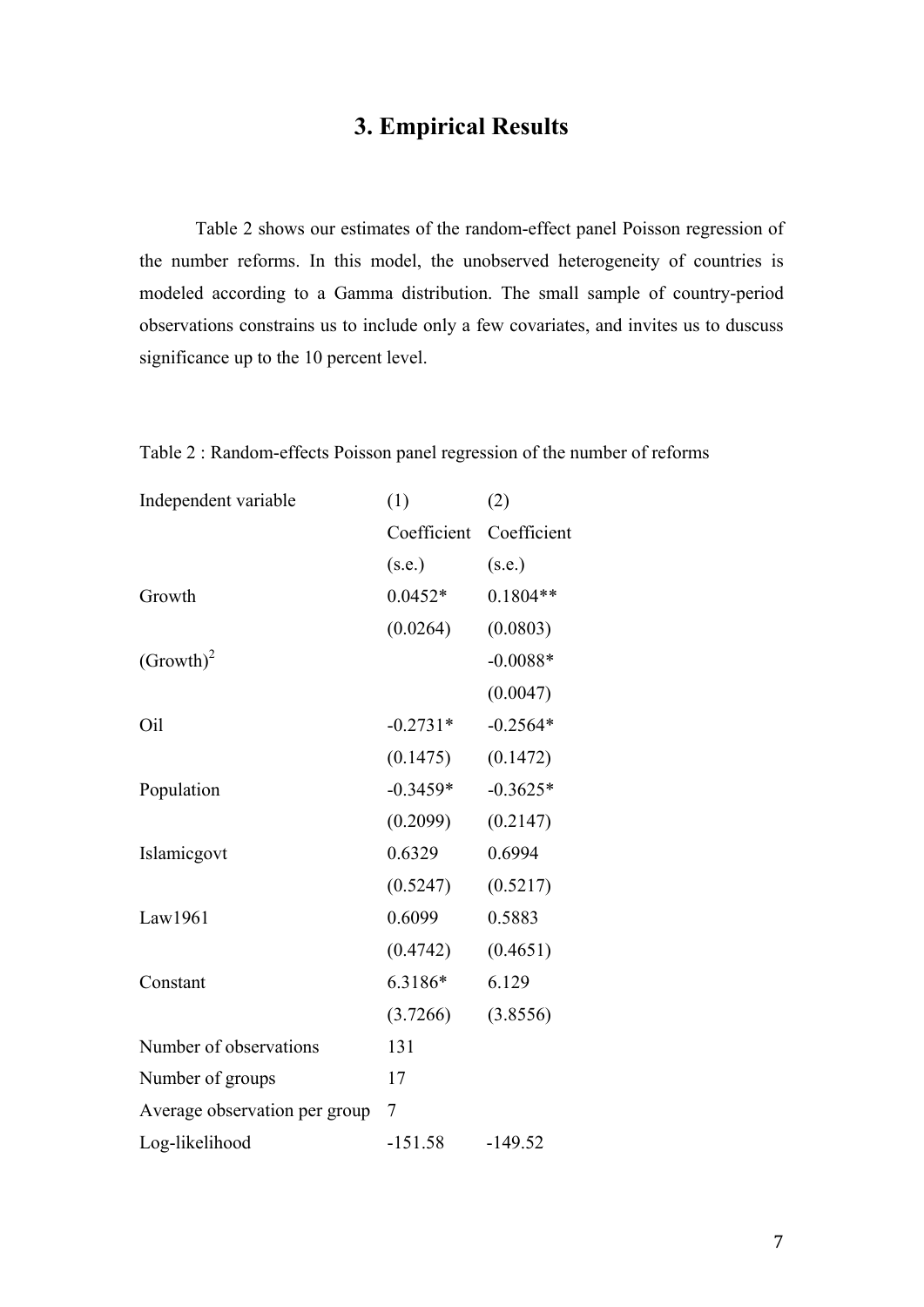In column (1), economic growth is found to have a linear, slightly positive, effect on the number of reforms. The faster a country's income grows, the more the country may afford new social policies. This is consistent with citizens' expectations and aspirations for reform rising with the prosperity in the economy. However, when a squared growth term is included in the regression, a decreasing return to growth appears, as exhibited by the negative and significant coefficient of  $(Growth)^2$ . Beyond a growth threshold equal to 1.025 percent per year, the positive effect of growth vanishes and instead becomes negative. It may be that when a country's income growth rate is high enough, the social needs of the population can be better fulfilled by income hikes than by costly new social programs. This is consistent with findings that the rate of return of capital typically exceeds the relatively low rate of return on the social security taxes paid by working generations (Felstein and Liebman, 2001). Following on our three conjectures stated in the Introduction, the non-linear impact of Growth does not fit clearly with interpreting social reforms seen as social objectives or arising from a political equilibrium. It can be argued that it may better reflect social programs seen as investment exhibiting decreasing returns to scale.

Meanwhile, the coefficient of variable Population is significantly and negatively correlated with the number of social reforms. This is consistent with making changes in social programs with a larger population corresponding to higher investment costs. One may also argue that policy reforms may be harder to implement with large populations due to coordination problems.

The Oil variable, too, has a significant negative effect on the frequency of social security reforms. This is in line with the Rentier state model (Ross, 2004) stating that the more reliant is the economy to oil, the less likely is the government to spend on long-term welfare programs. Another related explanation is found in the recent literature on the resource curse (Van der Ploeg, 2011). It hypothesizes that countries dependent on natural resources, like petroleum and minerals, are characterized by inefficient institutions (Mehlum et al, 2006; Torvik, 2009) and hence have short-sighted policies which tend to under-provide public goods (Van der Ploeg and Poelhekke, 2010). Under our interpretation grid, the impact of the Oil variable may be regarded as an outcome of a subjacent political equilibrium.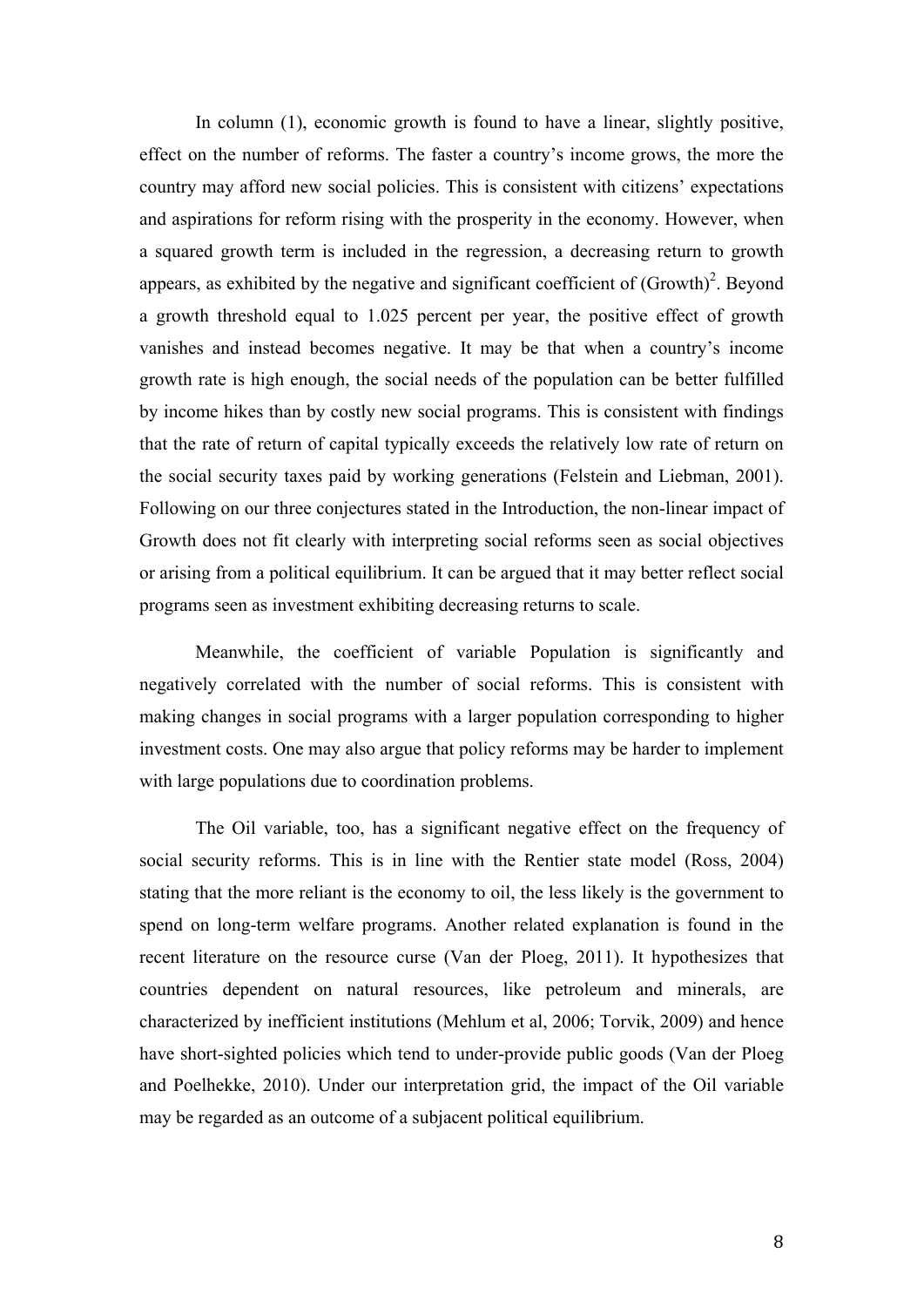Finally, as for other variables controlling for the political environment and not included, Islamicgovt and Law1961 are both found not to significantly affect the number of reforms. This rules out exaggerating the roles of historical trends and religious orientation in determining social policies in MENA countries.

### **4. Conclusion**

By constructing a novel measure on the frequency of changes in social protection policies, this empirical paper provides preliminary, yet new evidence on the determinants of social security reforms in Middle East and North Africa (MENA) countries. This fills a gap in literature where analysis of MENA social policies has been lacking because of limited data on social expenditures in these countries. Unlike most literature focusing on industrialized Western countries, what makes the MENA region different, beyond lower development level, is first that many of these countries are reliant on oil wealth, and second, that they enjoy relatively stable political systems, until recently with the occurrence of the Arab Spring. Using panel data for seventeen countries from 1961 to 2015, we estimate RE Poisson regression models. Our results indicate that growth in national income and the number of social reforms in MENA countries are related, first positively for low growth rates, then negatively for high growth rates. This finding is completed by negative effects of oil production and of the population size on the number of social reforms.

Among the avenues of interpretation we examined - investment model, social objectives pursued by the government, and socio-political equilibrium - this is the first one which seems to be better able to fit these results. Indeed, investment may imply both decreasing returns to scale and rising population costs for the development of social programs. However, the complexity of the social and political processes in MENA social policies may be consistent with the negative correlation with oil proudction. For example, MENA governments, which are dominated by elites more concerned by their staying in power and rent seeking than long-term human capital investment and human capital protection strategies, may directly buy the support of populations through direct transfers or subsidies when they can finance them from oil resources.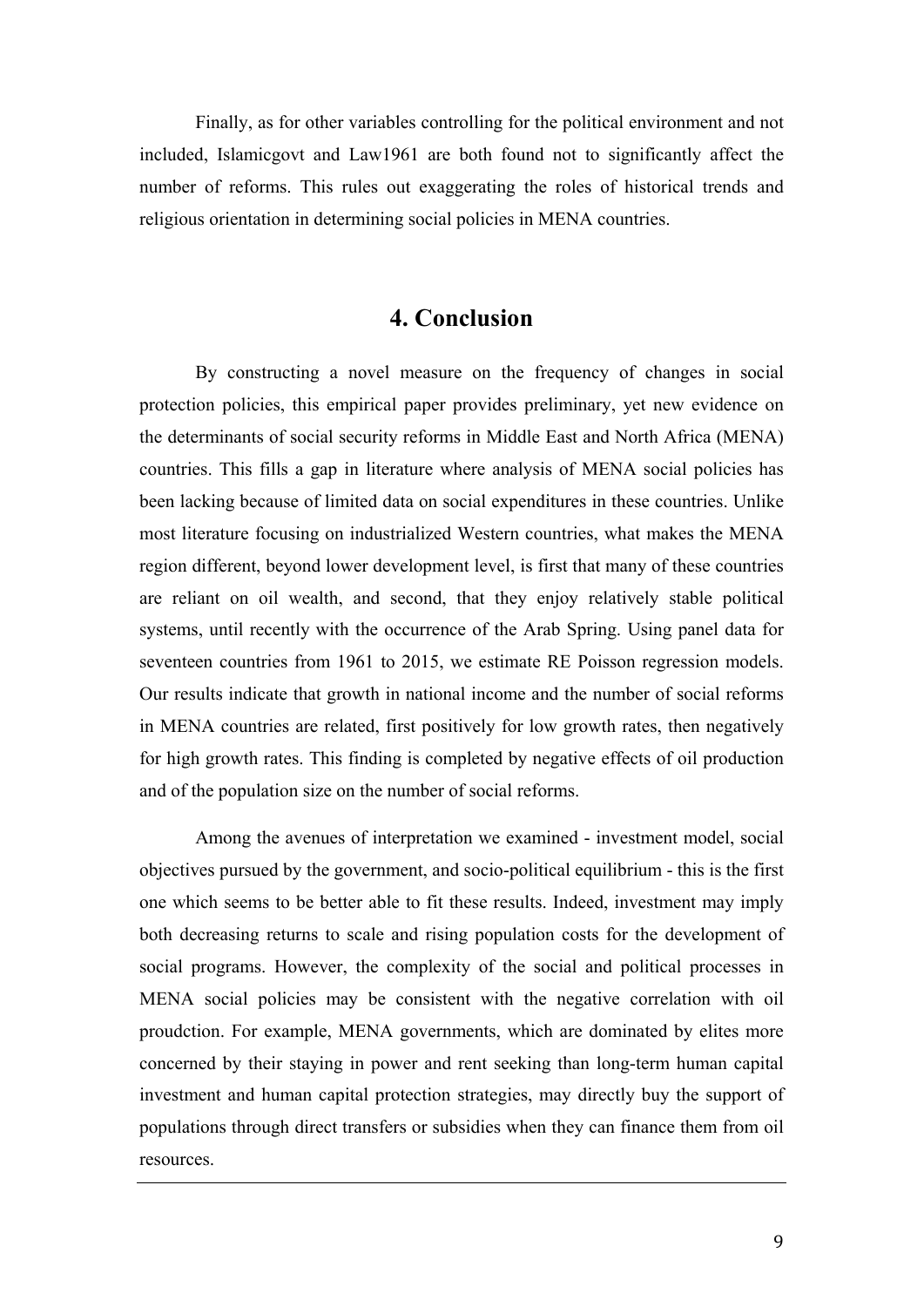Finally, there are several directions in which this paper could be extended. First, more detailed data on social programs should be constructed. Second, one may want to move from the analysis of the incidence of policies towards the analysis of outcomes. That is: do the nonlinear effects of oil production specialization or income growth remain when examining the impact of social programs on some of their outcomes, like women employment, coverage of health insurance, and retirement rates? Third, the scope of studied countries could be expanded. Doing so would provide more comprehensive investigation on the disparities between the frequencies of social policy reform in MENA and non-MENA countries, although larger unobserved heterogeneities of countries may raise new challenges.

#### **References:**

Aaron, H. 1967. Social Security: International Comparisons. In Studies on the Economics of Income Maintenance, edited by O. Eckstein. Washington, DC: Brookings Institute.

Dahl, G.B., A. R. Kostol and M. Mogstad. 2014. Family Welfare Cultures. The Quarterly Journal of Economics, 1711-1752.

Felstein, M. and J.B. Liebman. 2002. Social Security. In A. J. Auerbach & M. Feldstein (Eds.), Handbook of Public Economics**.** Vol. 4. Pp. 2245-2324. North Holland. Elsevier S.B.V.

Gordon, M. 1988. Social Security Policies in Industrial Countries: A Comparative Analysis. New York: Cambridge University Press.

Hassler, J., J. V. Rodriguez Mora, K. Storesletten and F. Zilibotti. 2003, The Survival of the Welfare State, American Economic Review, vol. 93, no. 1, March, pp. 87-112.

International Social Security Association (ISSA). 2015. Country Profiles. Accessed at: https://www.issa.int/.

Jawad, R. 2008. Possibilities of Positive Social Action in the Middle East: A Rereading of the History of Social Policy on the Region. Global Social Policy. Vol. 8(2). 267-280.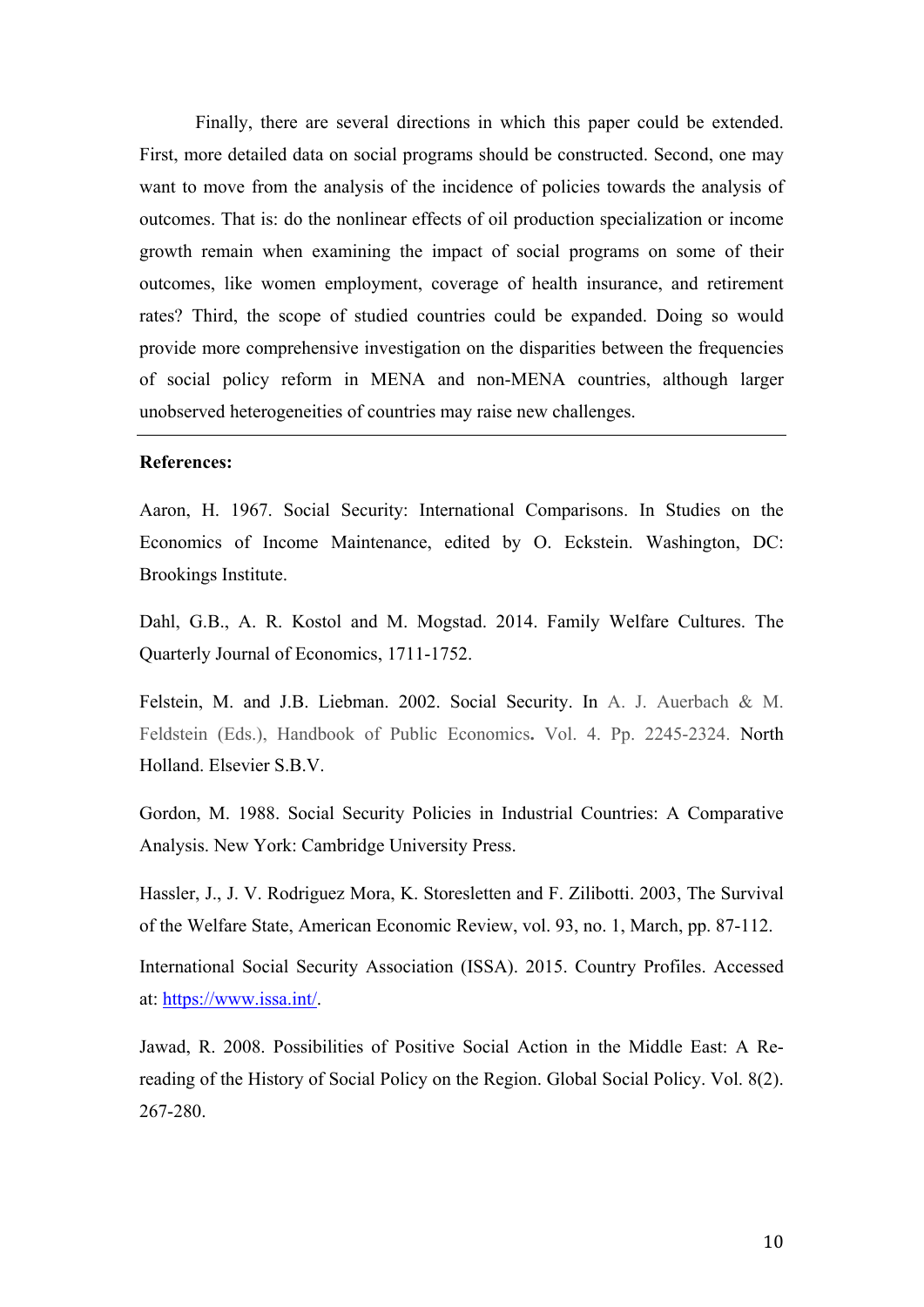Jawad, R. 2009. Religion and Social Welfare in the Middle East: A Lebanese Perspective. Bristol: The Policy Press.

Midgley, J. 2013. Social Protection in Countries Experiencing Rapid Economic Growth: Goals and Functions. In Social Protection, Economic Growth and Social Change, edited by Midgley, James and Piachaud. Cheltenham: Edward Elgar.

Mehlum H, Moene K, Torvik R. 2006. Institutions and the resource curse. Econ. J. 116(1):1–20

Ross, M. 2004. Does taxation lead to representation? Br. J. Polit. Sci. 34:229–49

Rudra, N. 2015. Social Protection in the Developing World: Challenges, Continuity, and Change. Politics & Society. Vol. 43(4), 463-470.

Silva, J. 2012. The Way Forward for Social Safety Nets in the Middle East and North Africa. Washington DC: World Bank.

Soares, S. 2013. The Efficiency and Effectiveness of Social Protection against Poverty and Inequality in Brazil. In Social Protection, Economic Growth, and Social Change, edited by Midgley, James and Piachaud. Cheltenham: Edward Elgar.

Stock, J. and D. Wise. 1990. Pensions, the option value of work, and retirement. Econometrica 58, 5:1151-1180.

The World Bank. 2015. The State of Social Safety Nets. Washington DC. USA.

The World Bank. 2015. World Development Indicators. Accessed at: http://data.worldbank.org/data-catalog/world-development-indicators.

Torvik R. 2009. Why do some resource-abundant countries succeed while others do not? Oxf. Rev. Econ. Policy 25(2):241–56

United Nations Development Programme (UNDP). 2011. Arab Development Challenges Report: Towards the Developmental State in the Arab Region. Cairo: UNDP Regional Centre for the Arab States.

United Nations Research Institute for Social Development (UNRISD). 2010. Combating Poverty and Inequality: Structural Change, Social Policy, and Politics.

van der Ploeg, R. 2011. Natural resources: curse or blessing? J. Econ. Lit. 49(2):366– 420.